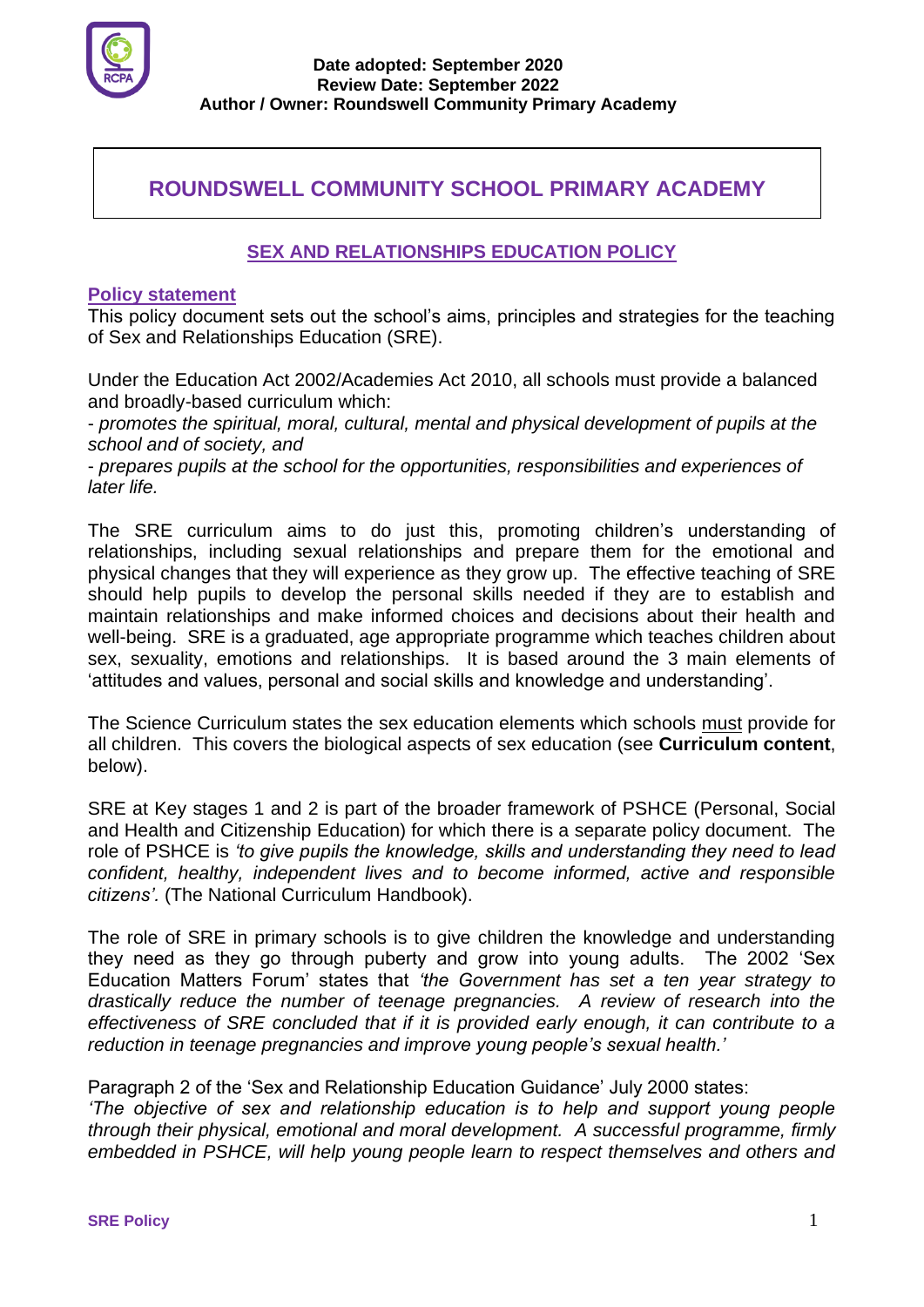

*move with confidence from childhood through adolescence into adulthood.'* As a school, it is this that we aim to achieve through our SRE programme.

The SRE policy and scheme of work has been written with the support of the 'Jigsaw PSHE' scheme, guidance from the SRE Advisor for Devon and PSHE Association, as well as the school nurse.

## **Audience**

This policy document, having been presented to and agreed by staff and Governing Body, will be distributed to all members of teaching staff and will be freely available to parents, carers and visitors to the school. Further copies will be available from the Head Teacher. Parents and carers will be given a copy of the SRE objectives for each year group at the beginning of the academic year so that they are aware what their child will be covering in school.

## **Aims of the Sex and Relationship Education scheme of work**

Roundswell Community Primary School believes that SRE in this school will be developmental and a foundation for further development in secondary school.

As a school, we aim to:

- ❖ Create an environment where children feel confident to talk about, listen to, think about and discuss issues of:
	- o emotional and physical changes
	- o relationships with others, including sexual relationships
	- o feelings and emotions
- ❖ Provide children with knowledge, including providing knowledge of what will happen to their bodies before it happens
- ❖ Allow children to explore their own attitudes and values as well as other people's
- ❖ Ensure that children have strategies to protect themselves and know where to go for help and support
- ❖ Give children access to the learning they need to stay safe, healthy and understand their rights as individuals
- ❖ Prepare children for puberty

While SRE includes the teaching of puberty, sex and relationships, it does not promote sexual activity, or any particular sexual orientation.

## **Curriculum content**

SRE is taught within the PSHE curriculum as well as in the statutory Science Curriculum for key stages 1 and 2.

The PSHCE and SRE schemes of work have been written with guidance from the 'Jigsaw PSHE' scheme, which covers the themes of 'Being Me in My World', 'Celebrating Difference', Dreams and Goals', 'Healthy Me', 'Relationships' and 'Changing Me'. The Academy has also added a theme of Financial Education. In the main, the teaching of SRE falls under the themes of 'Relationships' and 'Changing Me'.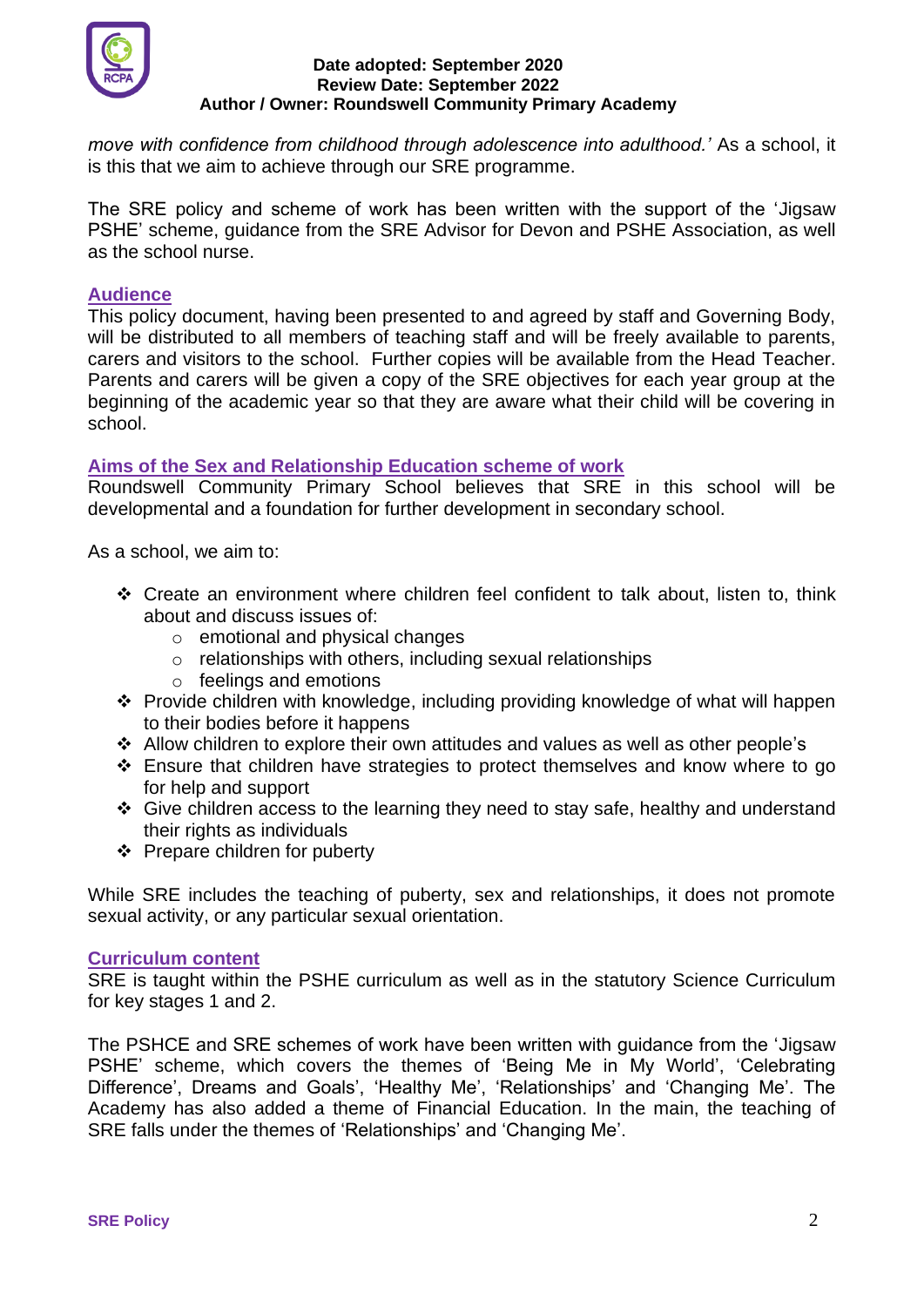

In Key Stage 1 the Science Programmes of Study from the National Curriculum (2014) states that children should be taught to:

• notice that animals, including humans, have offspring which grow into adults

The non-statutory notes and guidance in the National Curriculum (2014) for KS1 state: *The focus at this stage should be on questions that help pupils to recognise growth; they should not be expected to understand how reproduction occurs.*

In Key Stage 1 the Academy's SRE curriculum focuses on friendships, feelings, bullying, my family and my body. The teaching of SRE will develop confidence in talking, listening and thinking about feelings and relationships.

In Key Stage 2, the Science Programmes of Study from the National Curriculum (2014) states that children should be taught to:

• describe the changes as humans develop to old age.

The non-statutory notes and guidance in the National Curriculum (2014) for KS2 state: Pupils should draw a timeline to indicate stages in the growth and development of *humans. They should learn about the changes experienced in puberty. Pupils could work scientifically by researching the gestation periods of other animals and comparing them with humans; by finding out and recording the length and mass of a baby as it grows.*

In key stage 2, the SRE focus moves on to how our feelings and emotions change as we develop, relationships and understanding that there are many different types of relationships as we grow, how our body changes through puberty, hygiene, puberty, conception and how a baby is born. The role of SRE is to allow the children opportunities to discuss and question issues around sex and relationships in an open and honest environment. Children are also taught basic techniques for resisting pressures which they may face from friends, peers and the community. Lessons will also to help children to realise the nature and consequences of discrimination, teasing, bullying and aggressive behaviours (including bullying because of race, religion, sexual orientation or gender identification), use of prejudice-based language and how to respond and ask for help.

As part of SRE in Key Stage 2, it is also important that pupils recognise ways they could put themselves at risk through the use of technology. These can include risks to their emotional and physical wellbeing and safety and their personal reputation. Our IT and Computing curriculum explores the risks, the law as it pertains to the sharing and downloading of images and information and safe ways of sharing personal information, social networking, and sharing images.

## **Curriculum Management**

The teaching of SRE will take place through:

- ❖ Timetabled Science lessons.
- ❖ Timetabled PSHE lessons.
- ❖ Resources from the 'Jigsaw PSHE' Scheme of Work, including images and animations.
- ❖ Question and answer sessions with school staff as well as (where available) the school nurse, midwife and other outside agencies.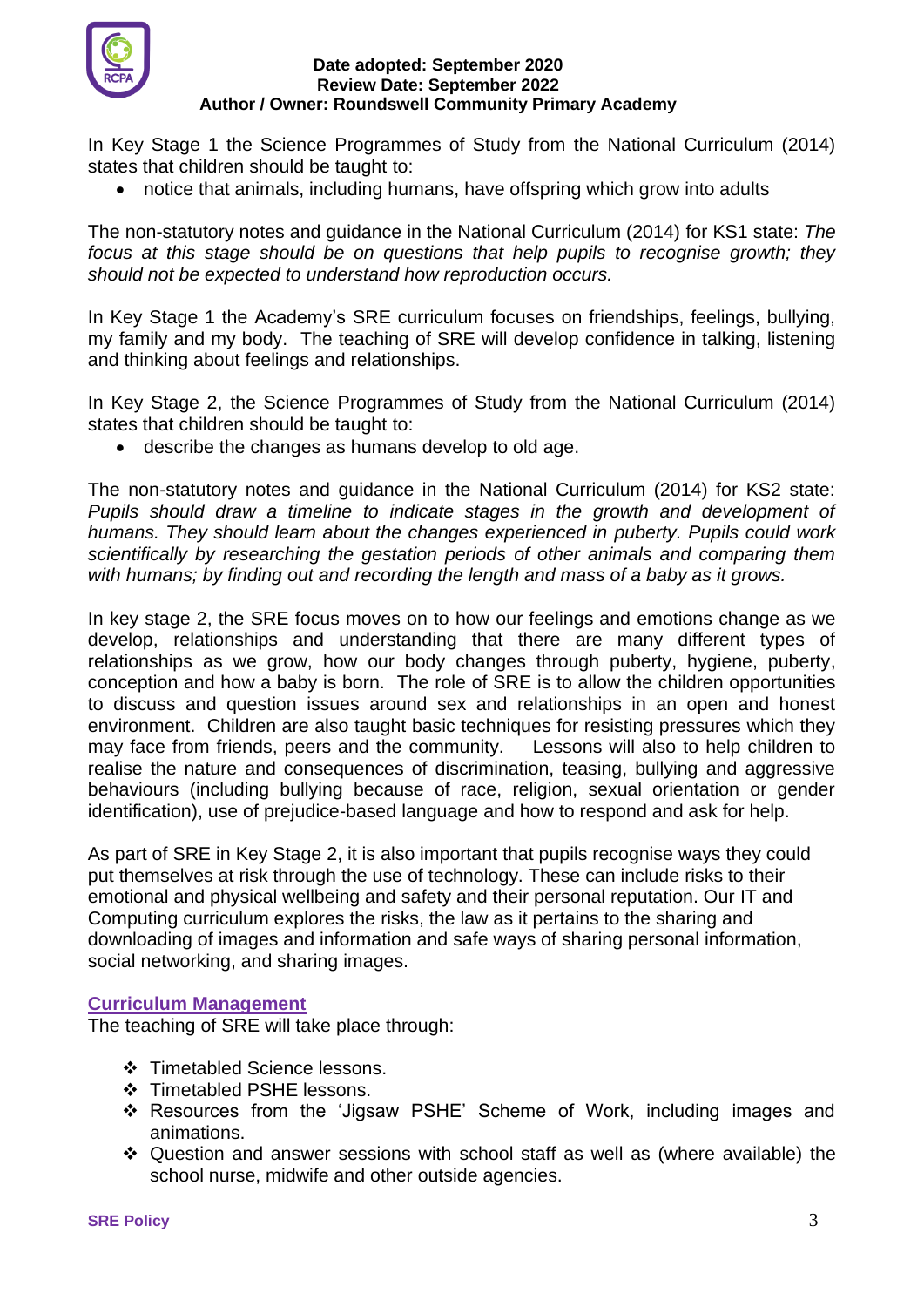

- ❖ Whole school assemblies.
	- Relationships and emotions families, friendships, loyalty, sharing, living and working together.
	- Self esteem valuing ourselves, valuing and respecting others, bullying, achievement assembly.

Classes will remain mixed for the teaching of SRE but may occasionally be split into single sex groups according to need, for example, when pupils learn about specific changes to boys and girls during puberty. We feel that this allows boys and girls to ask questions they may feel unable to ask in a mixed sex setting, but that this should not mean that pupils are not made aware of changes occurring to those of the opposite sex. We believe that girls should be prepared for menstruation before their periods start. We also understand that in today's society, some girls are developing and maturing at an earlier age. As a result of this, learning about puberty in girls begins in Year 4

A range of teaching strategies will be used to provide a breadth of effective learning opportunities. These include:

- $\triangleleft$  Active learning through enquiry and discussion exercises.
- $\div$  Factual information in the form of handouts for the children to keep for future reference.
- ❖ 'Draw and Write' activities where the class teacher can see and act upon any misconceptions the children may have and can also redo the activity at the end of the sequence of work to assess the learning that has taken place.

## **Planning**

The developmental stage and maturity of the children are reflected in the planning, drawing on the children's own experiences and existing knowledge. Early assessment of pupils gives unique starting points to cater for pupils' individual needs.

Medium term planning to show continuity and progression of skills, knowledge, attitudes and values at all ages is carried out by teachers using the Academy's document *Progression of Skills, Knowledge and Understanding in PSHE, including Financial Education*, which is based on the 'Jigsaw PSHE' Scheme of Work.

Weekly plans detail specific learning objectives for activities to be carried out and allow for teachers to record the outcomes for each session to inform future planning. Planning is monitored by the Senior Leadership Team.

#### **Resources**

An annual budget is given to spend on PSHE resources, including SRE, and these resources are centrally kept in the PSHE cupboard. The Academy's document *Progression of Skills, Knowledge and Understanding in PSHE, including Financial Education* and the 'Jigsaw PSHE' Scheme of Work are housed on the electronic drives within school. They are available for parents/carers to view if requested.

Parents of all pupils are given a document outlining the SRE objectives, before the content is addressed in class.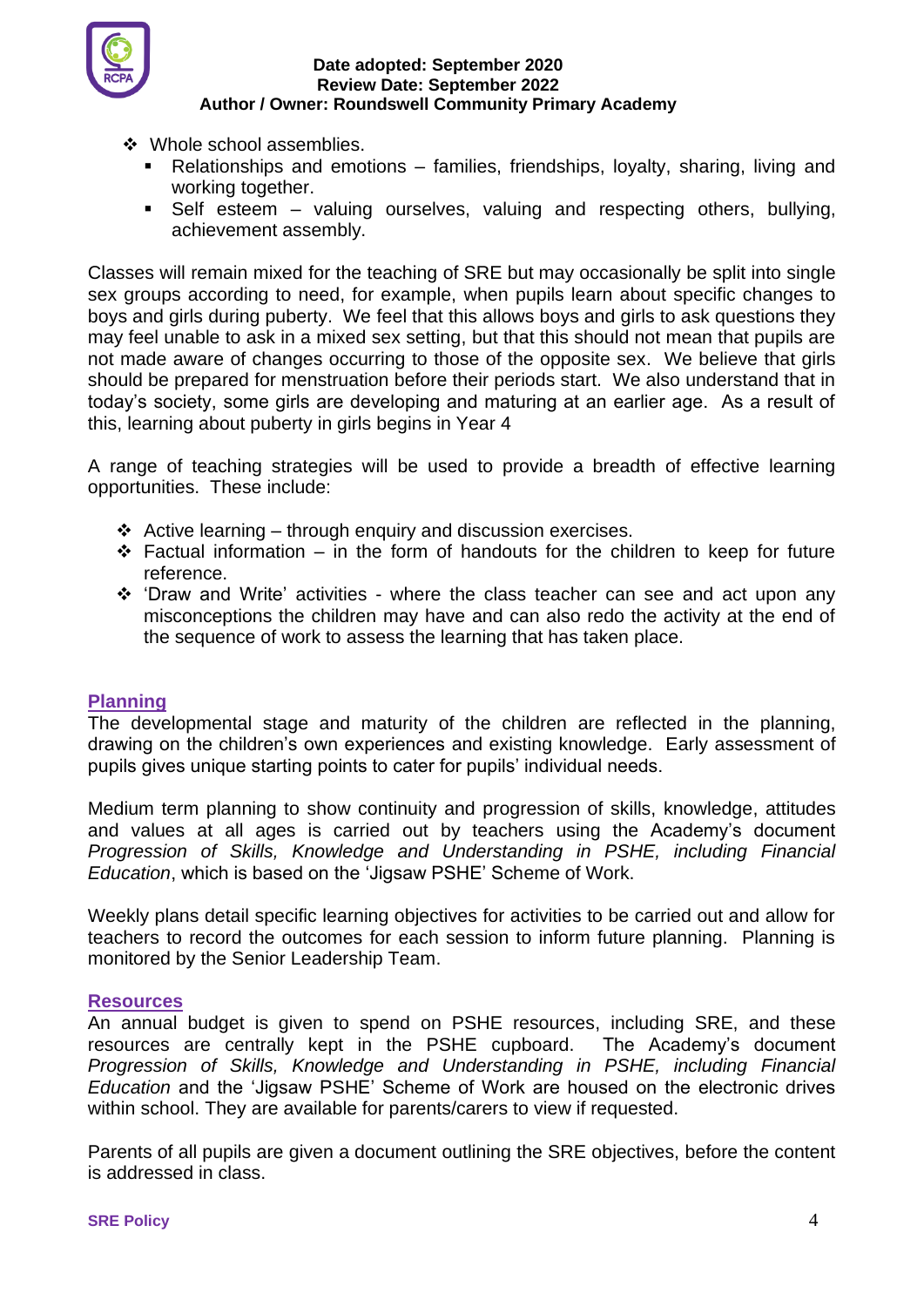

## **Equal opportunities including differentiation**

As a school, we are committed towards equal opportunities in all aspects of school life. A range of strategies will be employed to ensure that what is being taught and how it is presented is accessible to the children's individual needs and abilities. Differentiation may be by task, resources, support or content.

## **Ethnic and cultural diversity**

We acknowledge that different ethnic and cultural groups have different attitudes to SRE. The school will consult with parents / carers about children's individual needs, taking into account of their views and promoting respect for the views of different ethnic and cultural groups.

#### **Home backgrounds**

We recognise that our children may come from a variety of family situations and home backgrounds. Members of staff consistently ensure that there is no stigmatisation of children based on their home circumstances.

Parents and carers will be given a copy of the SRE objectives for each year group before the content is addressed in class so that they are aware what their child will be covering in school. Parents have the right to withdraw their child from SRE lessons.

#### **Sexuality**

Our school's SRE programme does not promote any particular sexual orientation. Our approach to SRE will include sensitive, honest and balanced consideration of sexuality and will sensitively explore all types of relationships, including same sex relationships. We shall actively tackle bullying, including bullying because of race, religion, sexual orientation or gender identification.

#### **Children with special educational needs and learning difficulties**

Sex and relationships education should help all pupils understand their physical and emotional development and enable them to make positive choices in their lives. Where we feel a child is not at a developmental stage to receive the SRE programme set for their age group, alternative provision will be made through discussion with Class Teacher, parents and senior staff.

#### **Recording and Assessment**

As a school, we think it is important not to assess children purely on the factual knowledge gained but also to consider whether they are able to make healthy, informed choices. With this in mind, assessment will be through:

- ❖ Children's self assessment.
- ❖ Teacher assessment through observation, 'draw and write activities' or discussions. Teachers will also take into account key aspects such as bullying incidents, attendance and behaviour during lessons.

Children will record their learning in a variety of ways including discussion, illustrations, through role play and written work.